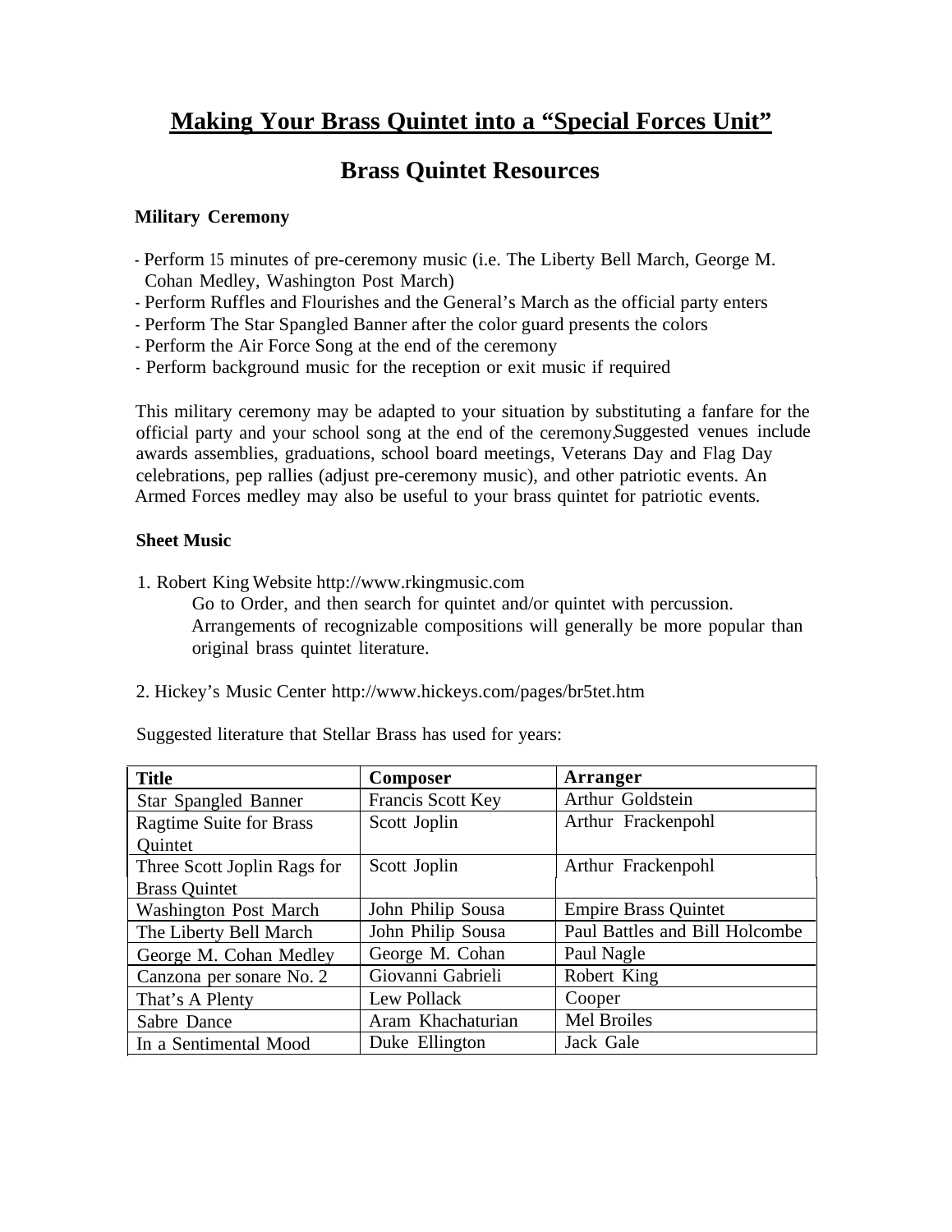#### **Collections**

Canadian Brass Website http://stores.yahoo.com/canbrass/coll-instrl.html Rhythm and Brass Website http://www.rhythm-brass.conl/web/rhythm-brass.html Rhythm and Brass offer an ensemble building resource entitled "Team Play," which is designed to help the Jr. high student develop small ensemble playing skills. Canadian Brass has compiled collections of easy, beginning, intermediate, advanced, and high-level brass quintet music. More information is available at their website.

#### **Recordings**

Recordings by these groups will be excellent models for your students. They are available at http://www.amazon.com, http://www.barnesandnoble.com, and http://www.towerrecords.com.

American Brass Quintet Canadian Brass Chestnut Brass Dallas Brass Denver Brass Empire Brass London Brass Meridian Brass Philip Jones Brass Ensemble Rhythm and Brass

#### **Contact Information**

The United States Air Force Band of the Rockies 520 Otis Street Peterson AFB, CO 80914-1620 (719) 556-9916 http://www.bandoftherockies.com

USAF Missions supported through small ensembles:

- 1) Troop support
- 2) Community Relations
- 3) Recruiting